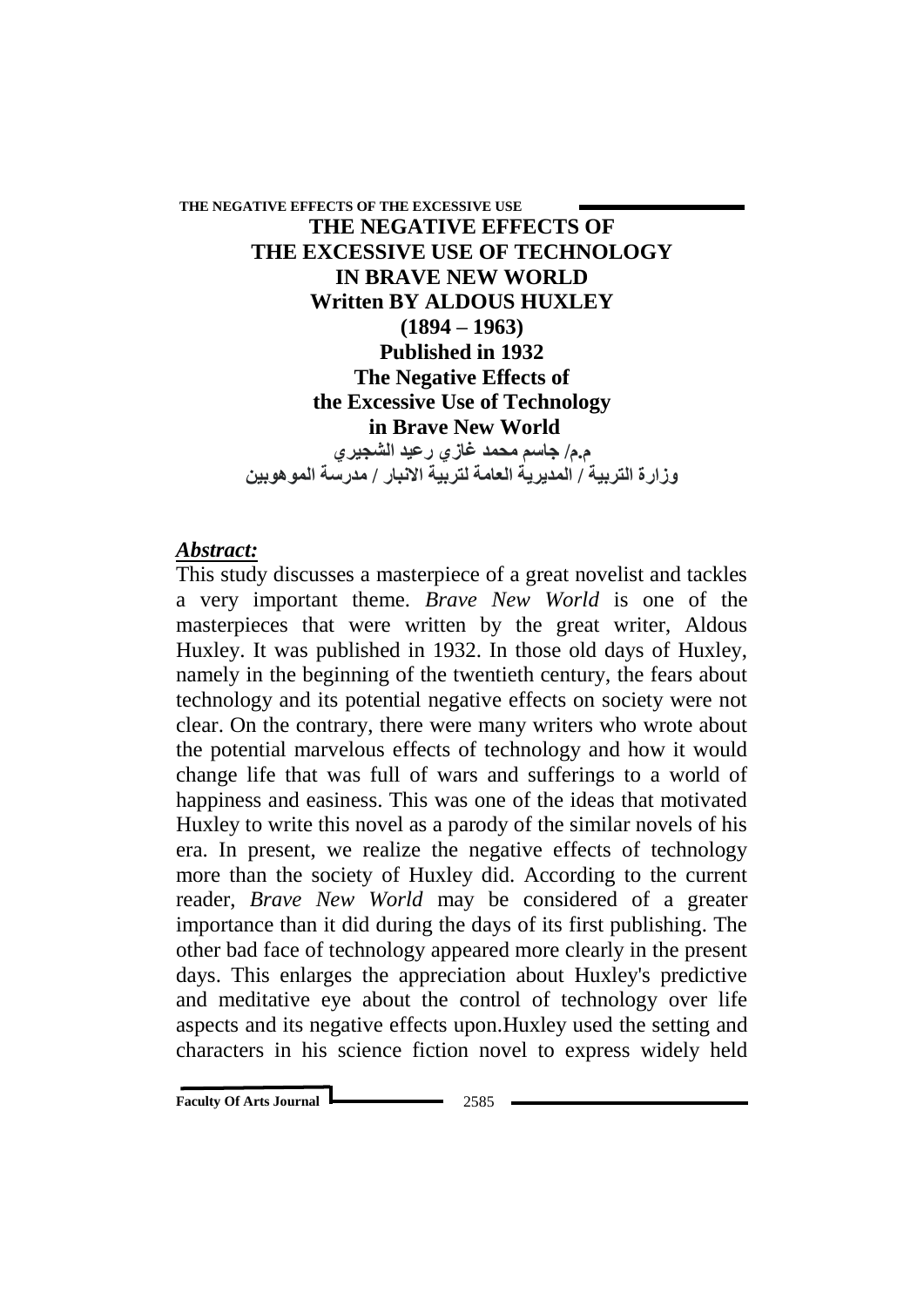opinions, particularly the fear of losing the individual identity of the human beings in the fast-paced world of the future.

Excessive use of technology in *Brave New World* produces several castes of man products. Although they are different in level, they are pre-conditioned to live one stable life of their own caste. The life of the 5 castes is similar in some ways; they are not allowed to think of any life that may contradict their life in the World State, they are not allowed to love nature or to read books because that may endanger the stability of life, no special identity is allowed to any of them, namely, they must behave and think and feel as they are pre-destined to do andas determined by the World State Controllers, and if any of them feels the dangers of any such taboo ideas, he must promptly swallow one or two grams of soma to regain his conformity and false happiness. In this world of machine-like males and females, there are some examples that have different ideas of that of the World State.

The characters of Bernard, Helmholtz and John are three examples of persons that cannot conform to therules of the World State. Bernard is different than the persons ofhis caste because his body is smaller than them and this is contributed to a mistake that may have done while he was pre-conditioned in the Hatchery and Conditioning Center. A conversation between two female characters in novel, Lenina and Fanny, reveals that he is considered as a bad person; not only because his physical deformity but also because he spends much time with himself thinking and meditating, and this is considered a taboo in the excessive technological society of *Brave New World*. Bernard feels that something is missing and that endangers the stability of the technology-controlled society, therefore, he is exiled at the end of the novel.

Helmholtz is a friend of Bernard. He is a very successful member that has all the precise descriptions of a dweller of the Brave New World. He is very successful with women and he is a successful lecturer in the faculty of feeling engineering. But he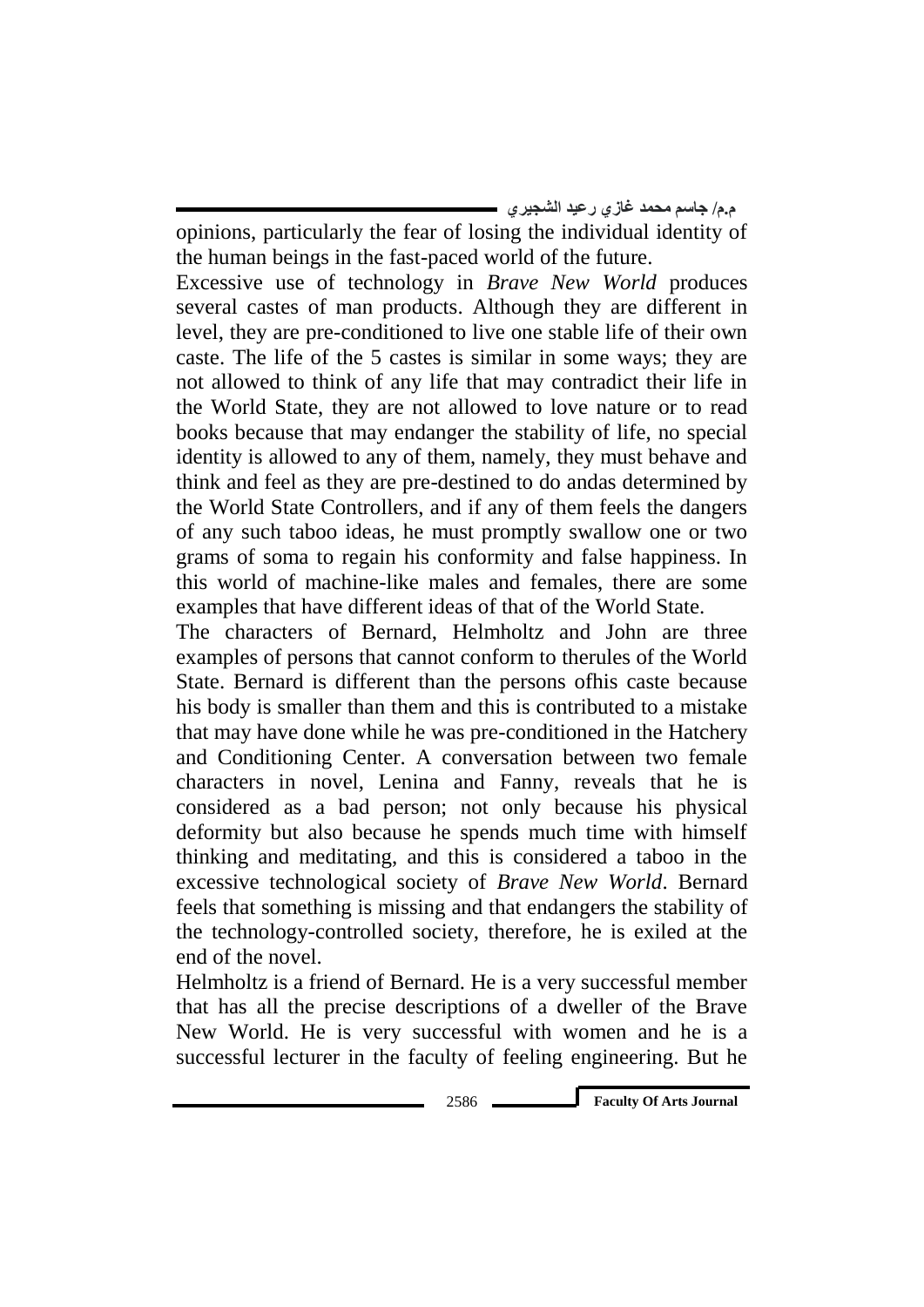feels that he has more traits that distinguish him than the other members of the World State. The excessive use of technology in the Brave New World had pre-conditioned him to be a copy of the other members of his caste. He is made to be a machine to an individual because that endangers the stability of the World. Therefore, he is exiled at the end of the novel.

The third example is John the savage. He is a hybrid of the culture of the Brave New World and the culture of the Reservation of the Savages. His mother Linda was missed in the Reservation and she was pregnant of him from his father, The Director of the Hatcheries and Conditioning Center . Of course, begetting a non-preconditioned child by a natural birth is prohibited and is considered as a shame. All children in the society that uses technology excessively, comes by preconditioning and hatching in the Hatchery Center. They are considered like products that come out of a factory. They are individuals without individualities. John cannot conform to this society; therefore, he commits suicide at the end of the novel.

Those three miserable ends of three critical characters of the novel confirm the negative effects of excessive use of technology on the society of *Brave New World*.

## *Introduction:*

*Brave New World* is a great science fiction novel by a great novelist, Aldous Huxley.Itwas published in 1932. Brave New World was ranked by the Modern Library in 1999 as the fifth novel on its list that included the 100 best novels that were written in English in the  $20<sup>th</sup>$  century and in 2003, it was ranked by 'The Observer"magazine as number 53 in a list of the top 100 greatest novels that have ever written. Moreover it was listed as number 87 on the survey called "The Big Read" that was held by the BBC.Huxley discusses in it the negative effects of the excessive use of technology on a society. Huxley's family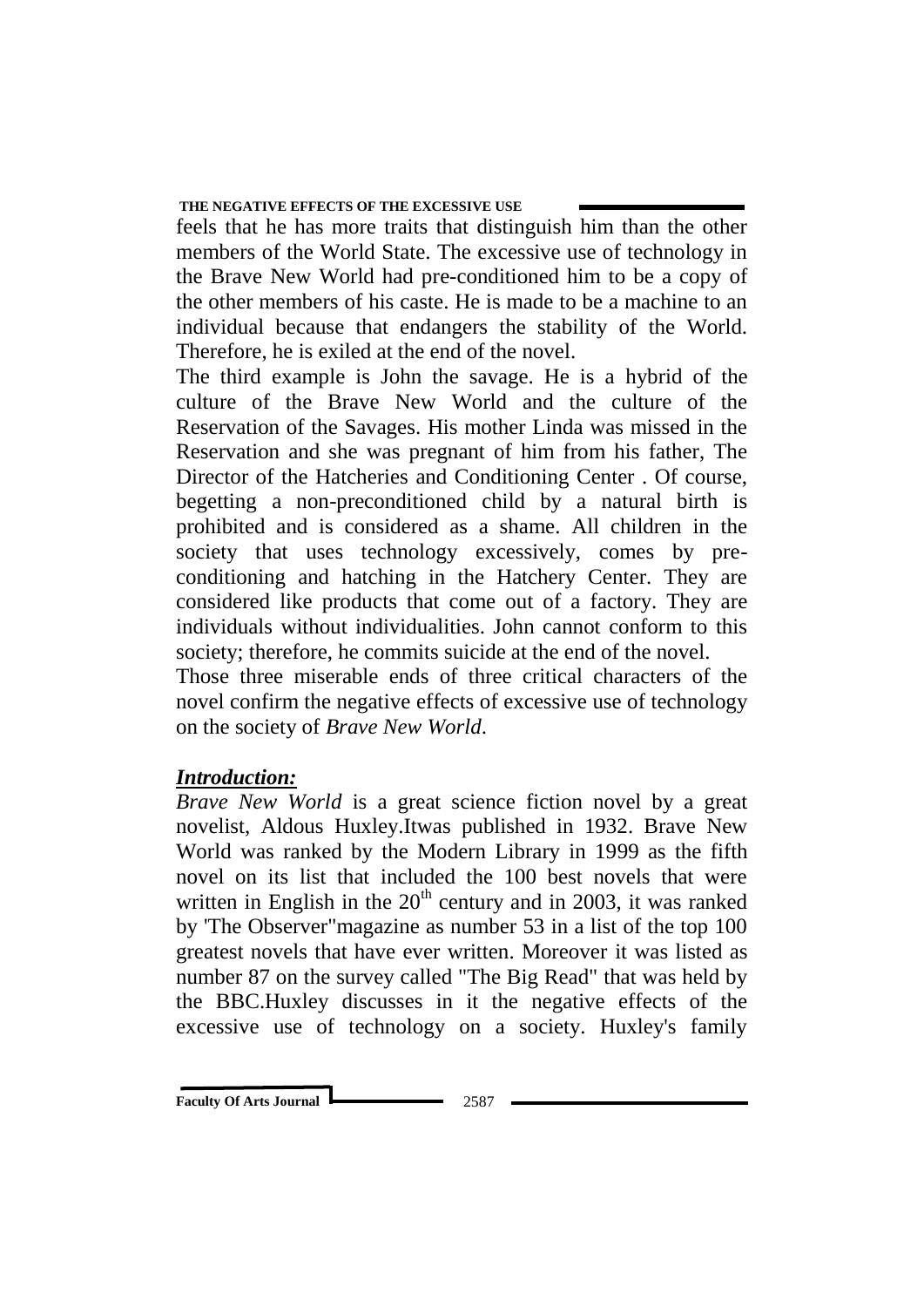structure, his thoughts, the thoughts and prominent figures of his era all are echoed in the whole structure of the novel.

On the  $26<sup>th</sup>$  of July in 1894, near Godalming Surrey village, in England, Aldous Leonard Huxley was born as the third son for a family of well-educated members; as his father was a writer, editor and a teacher and his mother was a teacher as well. His grandfather Thomas Henry Huxley seems to have a great effect on Aldous's life and thoughts and it can be said that Brave New World is a kind of rebellion against the ideas of his grandfather. His grandfather was a biologist. He was famous by spreading the thoughts of Darwin concerning evolution, to the extent he was described as "Darwin's bulldog". He rather invented the word "agnostic" that means a person that neither believes in faith nor God. So, he contributed to the continuous debate between science and religion and it was a theme that captured the imagination of Aldous, his grandson, the matter that was very obvious in *Brave New World*, when he tried to reveal the negative effects of excessive use of technology which is generated from the effect of excessive use of science and the excessive use of the scientific applicationson society and individuals.

The grandfather was known of imposing firm restrictions on his grandsons. He thought that academic and professional brilliance were intrinsic matters and no excuses were allowed concerning that matter. One of Aldous' brothers grew up to be a scientist, really he was successfully "conditioned" by his grandfather but his beloved brother, Trevenan could not bear the excessive burdens of science and academic progress that were imposed on him by his grandfather, so he committed suicide. The death of Trevenan in 1914 was real breakage of Aldous' heart. A matter that made him thinks if the dominance of science and consequently technology is a real goodness in man's life. He questioned this theme in *Brave New World* through revealing the inner parts and thoughts of his characters in *Brave New World*. He used some different kinds of characters; one of them is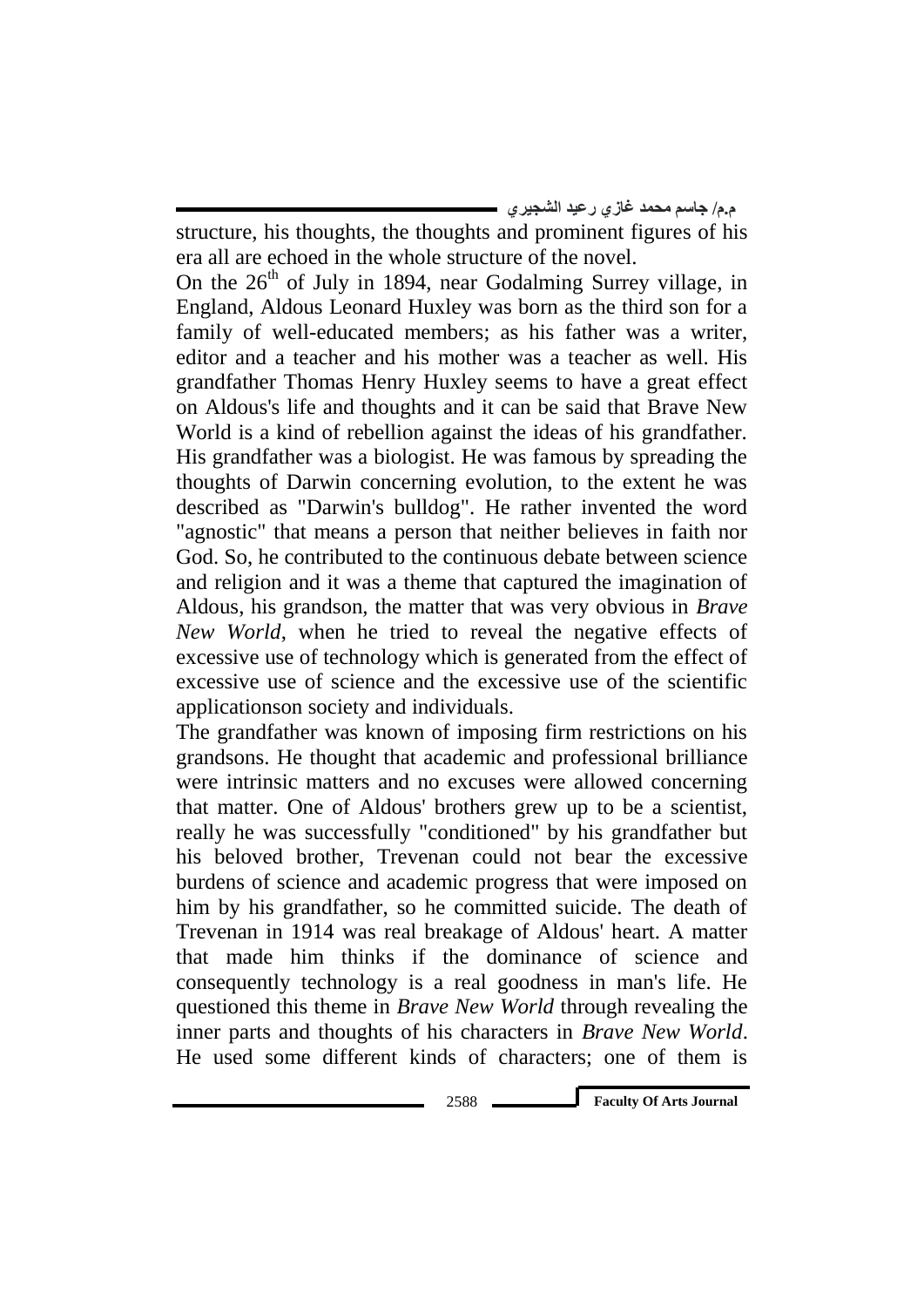"John". It is thought that the character of John the savage who cannot conform to the society of excessive technology and whocommits suicide at the end of the novel is a kind of recalling his brother, Trevernan.

In 1920, Aldous Huxley worked for some period in an advanced chemical plant called Burner and Mond in [Billingham](https://en.wikipedia.org/wiki/Billingham) in County Durham, northeast England. According to what is stated in the introduction of the latest edition of *Brave New World*, his experience in this chemical plant which was considered as "an ordered universe in a world of planless incoherence" was an important sourcefor the novel. Huxley also said that he was inspired *Brave New World* by the utopian novels of H. G. Wells including *[A Modern Utopia](https://en.wikipedia.org/wiki/A_Modern_Utopia)* (1905), and *[Men Like Gods](https://en.wikipedia.org/wiki/Men_Like_Gods)* (1923). Wells saw the future with an optimistic eye, so did the writers of the utopian novels in his era. That enlightened the imagination of Huxley to write a parody of these novels which became *Brave New World*. He wrote a letter to an American acquaintance of his who was called Mrs. Arthur Goldsmith that he had "been having a little fun pulling the leg of H. G. Wells", but he "got caught up in the excitement of (his) own ideas". On the contrary of the optimistic visions of future that were expressed in such kind of novels in his era, Huxley presented a fearful vision of the future and he described *Brave New World* as a "negative utopia". Some critics see that the society of *Brave New World* is a utopianintended society that is turns to be a dystopia. Huxley successfully manipulated several elements to show the negative effects of future technology on all aspects of life.

As an echo of the Huxley's life inside the novel, that is considered as his child that is begottenfrom his life, Huxley the brilliant scholar derives the title of *Brave New World*from [Miranda'](https://en.wikipedia.org/wiki/Miranda_(The_Tempest))s speech in [William Shakespeare's](https://en.wikipedia.org/wiki/William_Shakespeare%27s) [The](https://en.wikipedia.org/wiki/The_Tempest)  [Tempest,](https://en.wikipedia.org/wiki/The_Tempest) Act V, Scene I: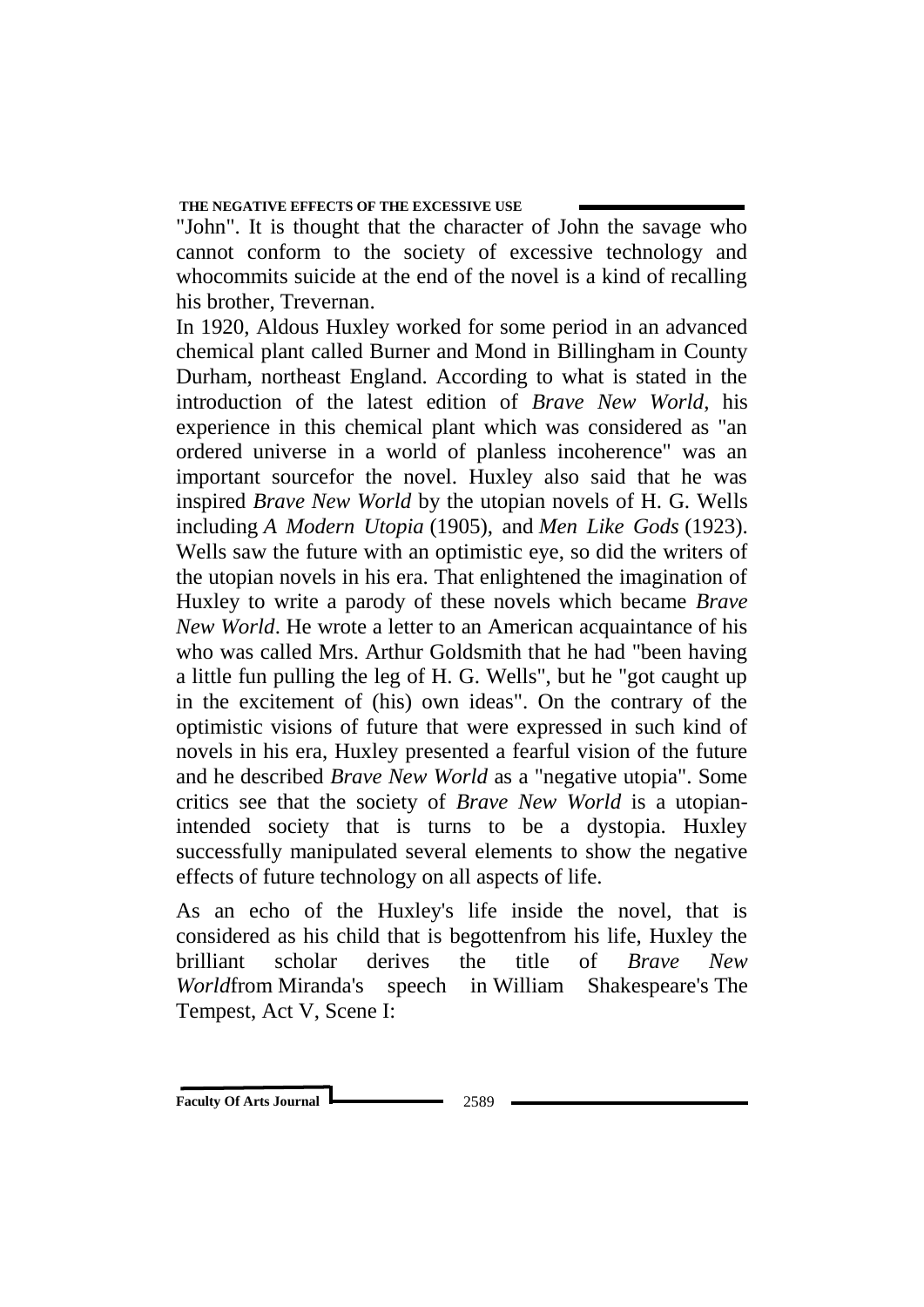O wonder! How many goodly creatures are there here! How beauteous mankind is! O brave new world, That has such people in't.

— *William Shakespeare, The Tempest, Act V, Scene I, ll. 203– 206*

Also, the character of Mustapha Mond, one of the Ten World Controller is named after Sir Alfred Mond; as a short time before writing *Brave New World*, Huxley visited the technologically advanced plant of Mustafa Mond and that had a great impression on him. Moreover, choosing the date of the novel to be named as "After Ford" was due to the book*My Life and Work*, written by Henry Ford. Huxley read the book on the boat during his journey to America.When he arrived America, he was shocked by the American way of life such as; the youth culture, commercial cheeriness and sexual promiscuity. This shock inspired him the shape of life aspects in a technological society in *Brave New World*. From 1914 to 1918 Britain suffered from The First World War. Huxley and the English society lived the struggle between the interests of people and governments. Instability and death made all people look forward to a way of life that causes stability and happiness. As a scientifically-bred character that absorbed the importance of science and technology and as a person inherited the blood of the poet and essayist Mathew Arnold, as Aldous' mother was the niece of that great poet, Huxley stands in the middle of the two worlds; the world of strict science and technology and the world of poetry, meditationand nature. When people and writers dreamed of a utopia in the future and where technology was praised for causing easiness of life and happiness, Huxley portrayed *Brave New World* to imagine the growing use of technology and what it may lead to if human beings exceed the limits when using it. This is the main theme of *Brave New World* that is going to be discussed.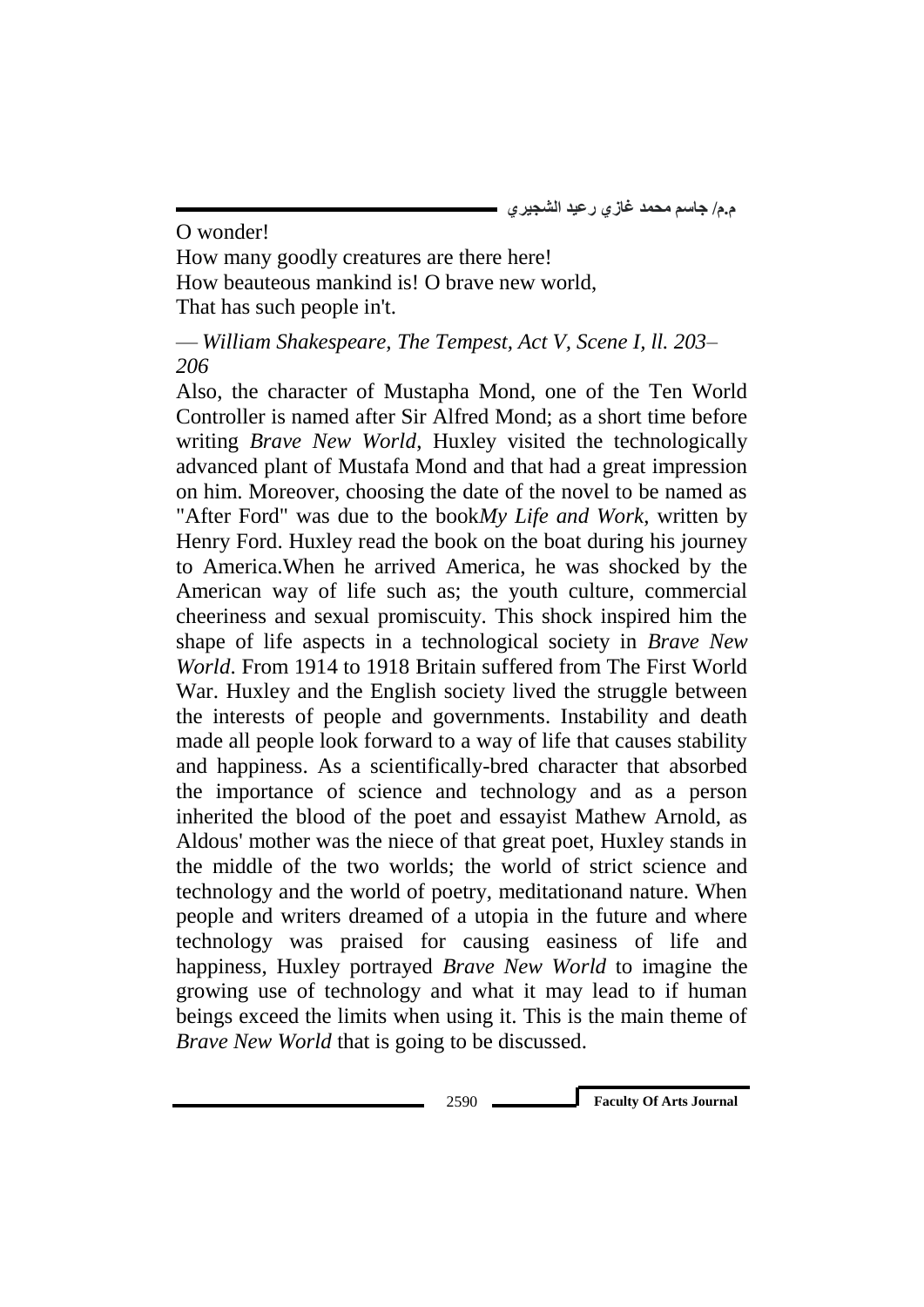## **THE NEGATIVE EFFECTS OF THE EXCESSIVE USE**  *The Negative Effects of the Excessive Use of Technology in Brave New World:*

When the novel is read, it seems to the reader as if Huxley takes a journey in a time-machine. He exceeds our life but we can see our present life passing along his journey. The reader imagines that Huxley does not stop in our era; he travels more and more exceeding our years, passing over our thoughts, tickling our curiosity and wonder about our future; leaving a question in every mind; could we reach this phase of time in the future. He arrives to the year 632 A. F, that means "After Ford" that corresponds to 2540 A. D. Huxley chooses the start of calendar after the Ford's production of the T-model, as an assertion of the importance of technology in the minds of the *Brave New World*'s dwellers. The scene opens in Central London Hatcheries and Conditioning Centre. Huxley shows us a society of excessive use of technology that pre-condition fetuses to their pre-destined role that they would not escape in the World State.He arrives to a future that really can start our impression with a kind of exclamation and astonishment about new styles of life that starts at laboratories and bottles instead of mothers' wombs. Gradually we gain more and more astonishment accompanied with some shocks with the way of reproduction, classification of people and their class in life that does not enable them to choose or to be better or worse. Huxley tries to prove that excessive use of technology has negative effects on society and individuals through several points. The system of the World State classifies the embryos into five castes; Alpha, Beta, Gamma, Delta and Epsilon. The last three castes are pre-conditioned to be the inferior classes in the society. They are deliberately weakened and manufactured to be less in body and mind capabilities than the other two high-leveled castes; Alpha and Beta. The Bokenovesky and the podsnap's techniques are the twoastonishing techniques that control the life of people even before being an embryo. Bokanovesky Process is made by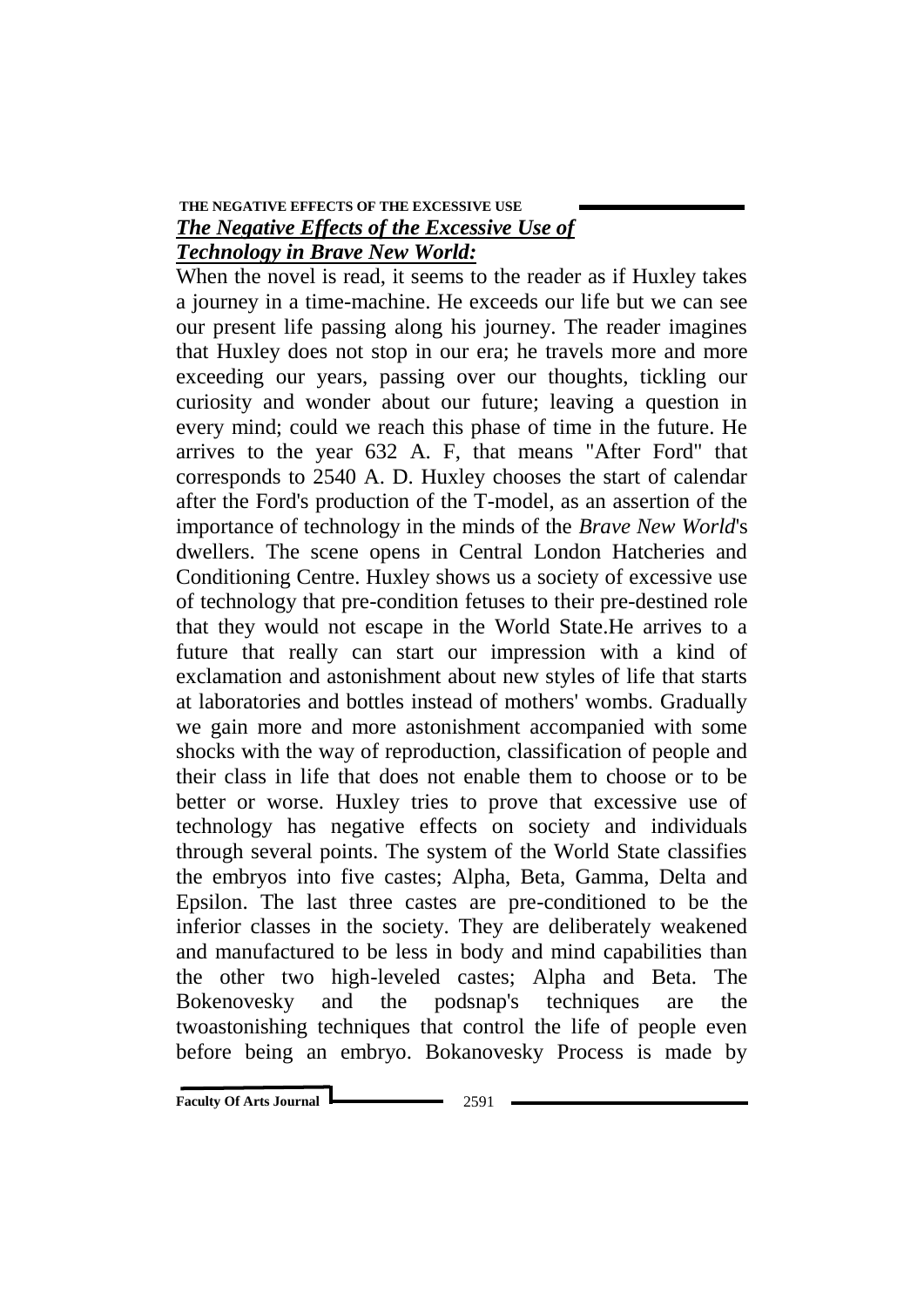shocking an egg "the start of the human fetus" to divide into 96 identical embryos. They are identical because they will do the same works on similar machines in the future. On the other hand, the Podsnap's Technique speeds up the process of ripening of eggs within a single artificial ovary. So, about 11.000 brothers and sisters of identical twins are produced in 150 batches. The tone of the novel shockingly reveals the excessive use of technology in "producing" infants of the World State. They are treated like the production of goods in a factory. Begetting children in *Brave New World* happens in the Hatchery Center and the natural way of begetting children by a mother and a father becomes aprohibited way of life. These ways of producing identical creatures reveal the prominent negative effects of the excessive use of technology which erases individuality in the human beings. The newly-hatched infants are seen as identical machines not as human beings. The characters of each of them are erased. They do not have the ability to choose whether these inhumanly techniques are to be applied on them or not. They are pre-destined to be humiliated and dehumanized without a choice of them. It is a mere unjust choice of technology that determines to choose those embryos to be less than other castes like Alpha and Beta. When those infants grow more, their minds are shaped by some Hypnopaedic messages, which are certain phrases that are played continuously to be heard by the children when they are sleeping; emphasizing the role of educating during sleeping. This is another technique that shapes the minds of the children on the way that suits the World State Controllers and on the way that they see that it achieves stability of the society of the World State.Here, the excessive use of technology deprives the individuals of their individuality. No special traits are given to some special characters. They are mostly identical in shape and life; all that is made by a good intention of achieving stability. These negative effects of technology do not affect the low castes only; even the higher castes suffer from the same negative effects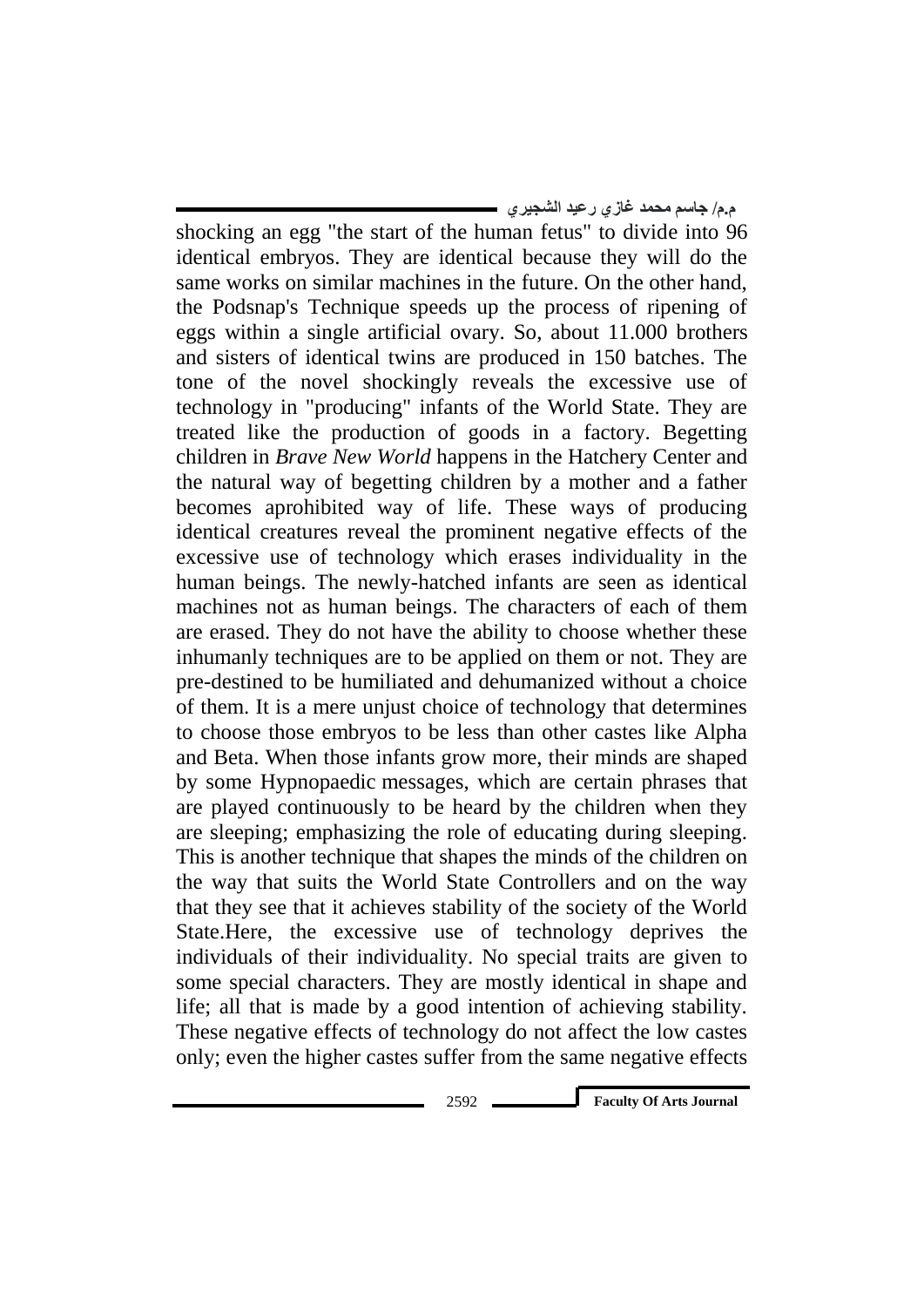of technology. These effects are revealed through presenting the lives of several characters.

Firstly, the character of Lenina; she is a typical model of a "virtuous" woman in the society of *Brave New World*. She works in the Hatcheries and Conditioning Center. She lives a free sexual life with Henry who also works in the Hatcheries and Conditioning Center. The relation between Henry and Lenina reveals another negative effect of technology that banned the natural shape of relationship between a man and a woman through marriage, forming a family and begetting children by birth and substituted it by a free sexual relationship and children are hatched and produced in the laboratory. Henry reminds Lenina of their date after work in front of the students and that is considered a very natural and "virtuous" behavior in the Brave New World. On the other hand, the students blush when they hear a story about a naturally begotten child as if they hear about an immoral deed. This inversion of principles and rules shows the negative effect of excessive use of technology.MostafaMond, one of the Ten Controllers of the Brave New World announces frequently along the novel that sexual suppression in the old world was a cause of instability, so, the Brave New World, from Mond's point of view, corrects that defective way of thinking and frees the sexual relationship from any restrictions. Here, the technological society breaks inherent religious rules of marriage and family structure. By the end of the novel, Mond goes further; that they do not need religion or God and that they have all the means of satisfactions that are pre-conditioned for them and if there is any problem, soma can solve it.

Six years of laboratory working produces that magical drug, soma. It is a chemical drug that improves the mood of a human being and gives him a mood of happiness. One more negative effect of the excessive use of technology, it is the spread of drugs to conceal the bad feelings that arise because the other negative effects of technology such as; cancelling the individuality and the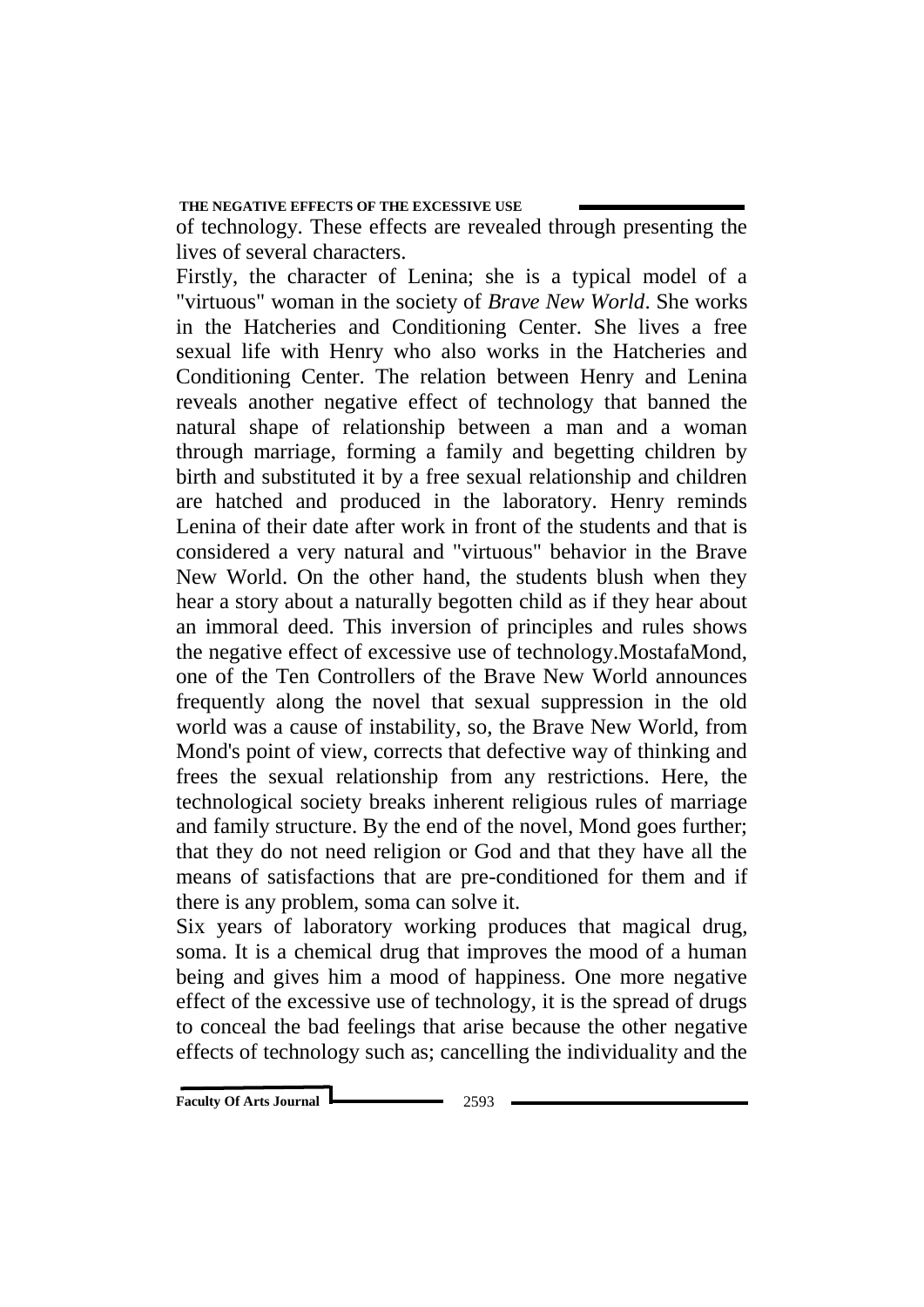right of thinking and depriving the inhabitants from their freedom and letting the choice be to the World Controllers only; in other words, people of the Brave New World must obey the rules of the World State or they would be exiled. Bernard and Helmholtz are another two characters that do not conform to the Brave New World's excessive technological society.

In the character of Bernard Marx, Huxley draws upon the name of Karl Marx who denounces capitalist society. Bernard criticizes the Brave New world's society because it is hostile to him. In a conversation between Lenina and Fanny, the reader is informed about the bad "reputation" of Bernard as "he doesn't like Obstacle Golf" and because "he spends most of his time by himself – alone". It is shown also that Bernard Marx admits that he dislikes the society's view of Lenina as a piece of "meat" because she belongs to everyone else. This unusually thinking is attributed to a mistake that was done in the hatchery when Bernard was produced and that someone "thought he was a Gamma and put alcohol into his blood surrogate". Bernard represents a failed component of the Brave New World's society; that he is always reminded of his physical inadequacy. He feels humiliated. He is laughed at by the women he makes proposals to. The excessive use of technology in the society of *Brave New World* cannot stand any small differencein any of its members; it even does not bear any small mistake would happen in the production of any of them. Disconformity of Bernard does not come out of a choice from his own, it is – according to the explanation of the society due to a mistake that a worker had made when Bernard had been produced. Also, the refusal of Bernard of the society around him does not come out of a real thinking of his own; it is generated by their hostility against him because his mean physical structure. Even though, he was exiled at the end of the novel. The reader may pity Bernard because he has no choice in his physical deficiency and the reader realizes how the excessive use of

2594 **Faculty Of Arts Journal**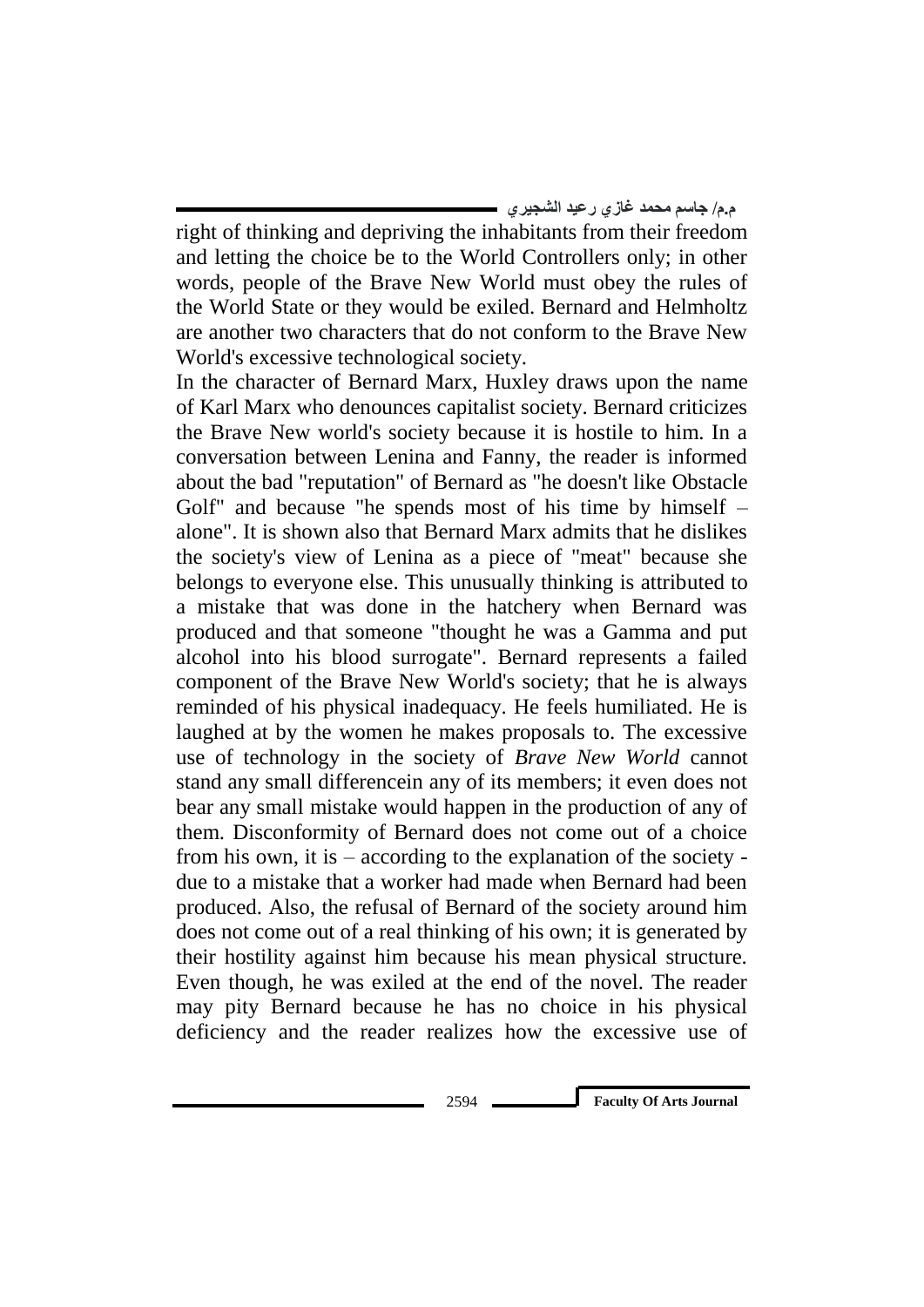technology has negative effects on society. Technology prevents persons from having personalities.

Another example of unconformity with an excessive technological society is Helmholtz who is also a native dweller of the World State. In the case of Helmholtz, matters are different a little. He feels and realizes in himself greater characteristics than the dwellers of his society. His relations with women or his position as a writer of Hypnopaedic phrases and a lecturer in the faculty of feeling engineering reveals him as a perfect example of the Alpha class, but it is revealed that he feels of having greater characteristics than others; of course it is a taboo in a society that hatches its individuals to be equal in all traits. Helmholtz writes phrases that encourage students to search inside themselves to discover what is within: "Did you ever feel …. As though you had something inside you that was only waiting for you to give it a chance to come out? Some sort of extra power that you aren't using – you know, like all the water that goes on the falls instead of through the turbines". Of course this is considered a crime in that excessive technological society of *Brave New World*, as Helmholtz encourages the students to feel, to think, to search and to admire nature; really he breaks all restrictions of the society. So, at last he is exiled. Another time the reader feels theinjustice of that technological society. The image of the Brave New World is confronted by the image of the Old World which is the Reservation of Savages. In the Reservation, the reader meets two characters that profoundly affected by the system of the Brave New World. They are Linda and her son, John.

Linda was a part of the Brave New World.She was missed in a journey in the reservation. She tried to live in the way of the Brave New World but she failed. She slept with several men as a "virtuous" woman in the Brave New World, but she was considered as a prostitute. She is despised by the society of the reservation. She could not live without soma, so she substituted soma with another kind of consumable that enables her to be out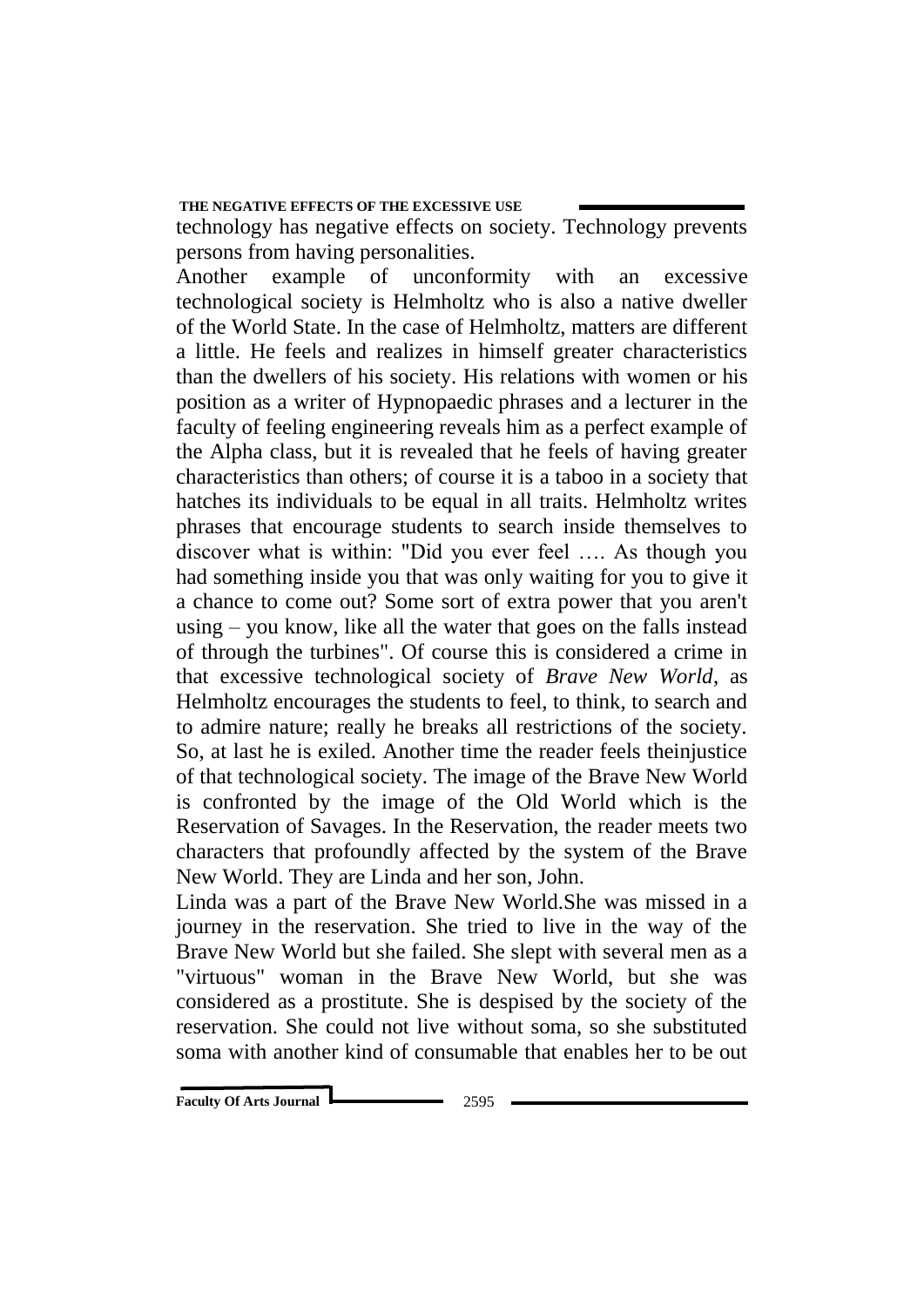of conscious. She does not know how to bring up a child so she leaves him to be brought up with the books of Shakespeare. She became an outsider in the reservation because of her weird and unvirtuousbehavior and she could not return to the Brave New World because she had a child by a natural birth and this is abhorrent in the society of the Brave New World that considers begetting a child from a natural birth is a shame and that children must be hatched and pre-conditioned using their excessive technology. So, Linda became a martyr that cannot adapt with either of the two worlds. John, her son is the last example of a person that suffers from the excessive use of technology and he is referred to throughout the novel by "John the savage". He is a hybrid between two cultures that represent two different societies. Despite he is brought up in the reservation, he cannot adapt neither with the society of the reservation northe society of the Brave New World. John inherits the status of his mother as an outsider in the society of the reservation. He is disgraced because of his mother and despised by his peers as John says in the novel, "Do you know, they shut me out of absolutely everything? When the other boys were sent out to spend the night on the mountain you know, when you have to dream which your sacred animal is - they wouldn't tell me any of the secrets ....". Even when he goes to the Brave New World he cannot conform to. His first contact with the society starts with laughter of the workers when he calls The Director as his father, the matter that causes another disgrace for him from the first moment. He cannot conform to the society even when he takes soma; he turns to be more philosophical. When he discusses with Mustafa Mond, one of the Ten Controllers, the matters of happiness and religion,Mond claims that happiness is generated in the Brave New World by the preconditioning of citizens and not suppressing sexual tendencies and that there is no need of religion and that this causes stability of the society. Despite this utopia-like society, John takes his

**م.م/ جاسم محمد غازي رعيد الشجيري**

2596 **Faculty Of Arts Journal**

decision and says, "I don't want comfort, I want God, I want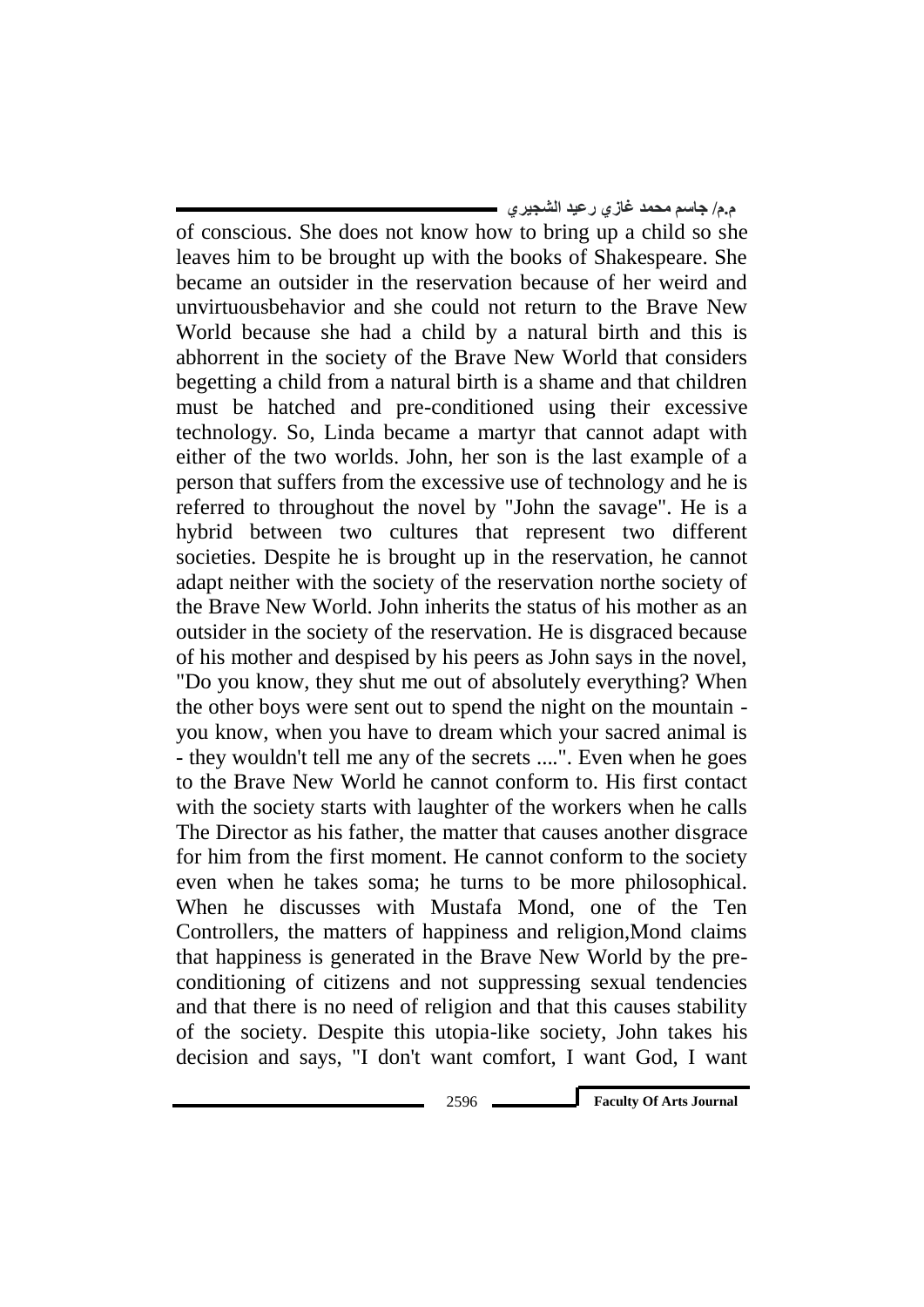poetry, I want real danger, I want freedom, I want goodness, I want sin". Actually, John wants a real life of an individual. He wants to be a person that is distinguished by his character and traits; a person that may meet good or bad persons and undergo the real adventure of life; a person that can sin and repent; a person that knows the real happiness when he tastes the real sadness. Mond sees that the remedy of any feeling of unsatisfaction can be reached by soma and John considers soma as Christianity without tears, namely, it is a hollow and fake feeling of happiness and it is not a real one. Huxley expresses the feelings of panic that John undergoes that the stability of this utopian-like society is not a real stability.It is the stability of death. Only died persons are the ones who have no changes and ups and downs. The living person is a real individual that has the things he loves and the things he hates naturally without preconditioning. The real individual can sin and feel a real sadness then he can repent and pray to God and feel the real existence of God in his life. He can feel real feelings of happiness not conditioned feelings. John cannot conform to that seeming-like utopian. He commits suicide. John's suicide signifies that this society is not a real utopia and that the excessive use of technology has turned it to be a dystopia, in which John could not maintain his selfhood and dignity. It is a superficial and machinery society, that the real person cannot live in, therefore John chooses suicide to feel free. John announces by his suicide that this society of excessive use of technology is not a society that deserves human to live in. It is a society of man-like machines. Critics see that the character of John recalls Trevenan, Huxley's brother who committed suicide because the great burdens of lessons and science restrictions that were imposed on him by their grandfather T. H. Huxley. The reader pities John and so does with Huxley for the death of his closest brother Trevenan.

On the other hand, Bernard and Helmholtz are exiled to prevent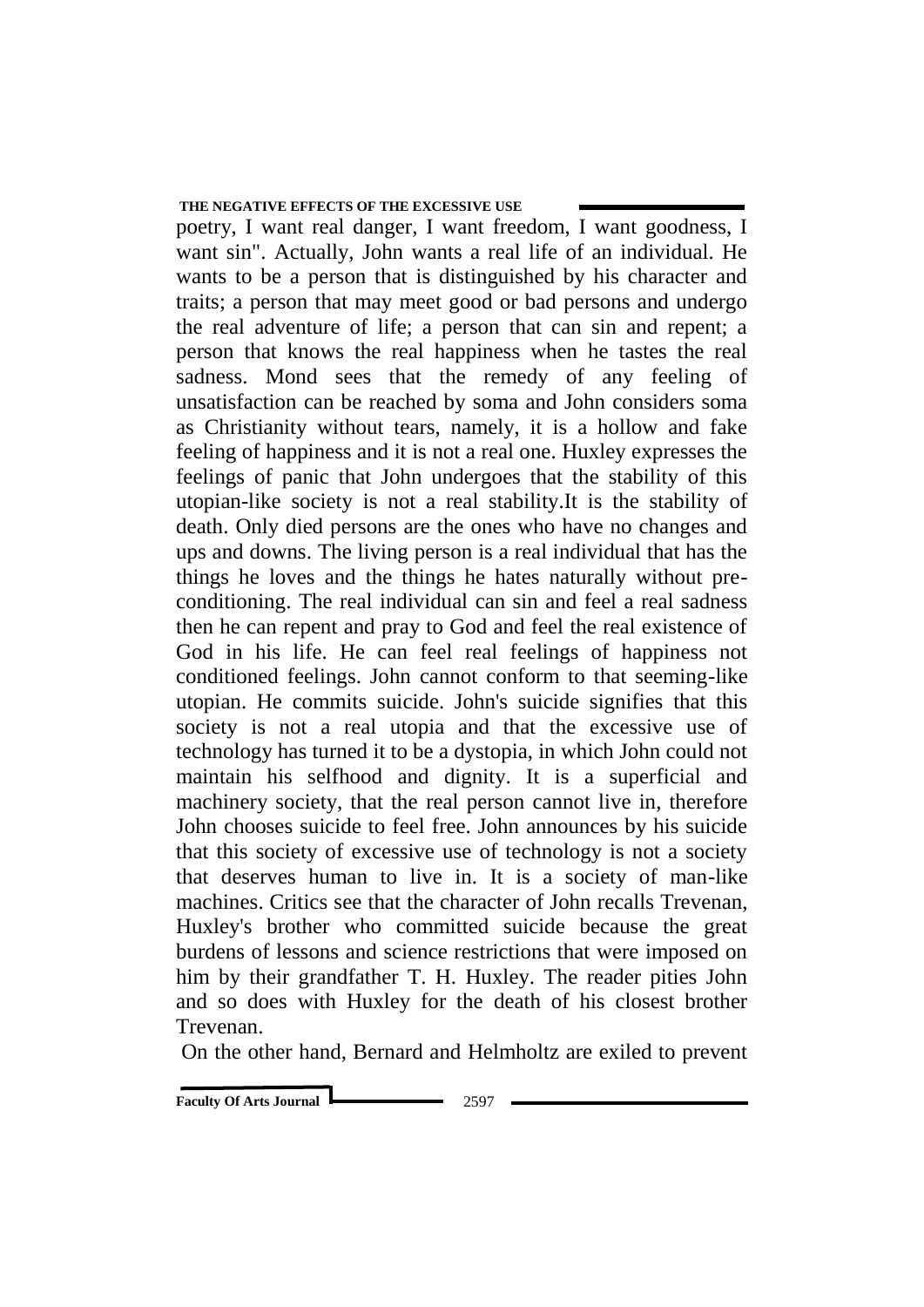any trial of thinking or changing in the society of machine-like creatures. When technology overcomes, human beings are turned to be similar machines without any individuality. At the end, by the death of John and the exile of Bernard and Helmholtz, the Brave New World or Factory returns to its stability of dead souls.

## *Conclusion:*

On the  $20<sup>th</sup>$  of November, 1963, two days before the death of Huxley, he was too weak to write, so he recorded on a tape six words that summarizehis ideas and beliefs. He revealed his vision about the real role of a real writer when he said, "Our Business is to wake up". He lived his life and always wanted to teach people. In his final work, *Shakespeare and Religion*, he stated three rules that people need in order to wake up. The first rule is to search in life to find more aspects that can beuse to transfer it to a full life. The second rule is to not to attempt to live outside the world that is given to us. The third rule is to learn how to transform the world and transfigure it. Those three rules are very obvious in building the novel of *Brave New World*. Helmholtz, one of *Brave New World* characters emphasizes the idea of searching inside oneself to extract more beauty and capabilities. In this novel, Huxley also emphasizes through the character of John that despite the existence of this massive and excessive technology, one needs to live his real life as it is given from God. That echoes the words of Huxley that we must not try to live outside the world that is given to us". He wants to say that there are intrinsic rules and boundaries that are drawn by God, that we must not exceed even if we have got a marvelous and great technology because if we use technology excessively in a way that may contradict the rules of God, it will inevitably have negative and adverse effects on the society and the individual.

To not to be misunderstood, Huxley does not want people to stop thinking or to stop improving life. He encourages thinking and moderate use of science and technology when he asserts the need